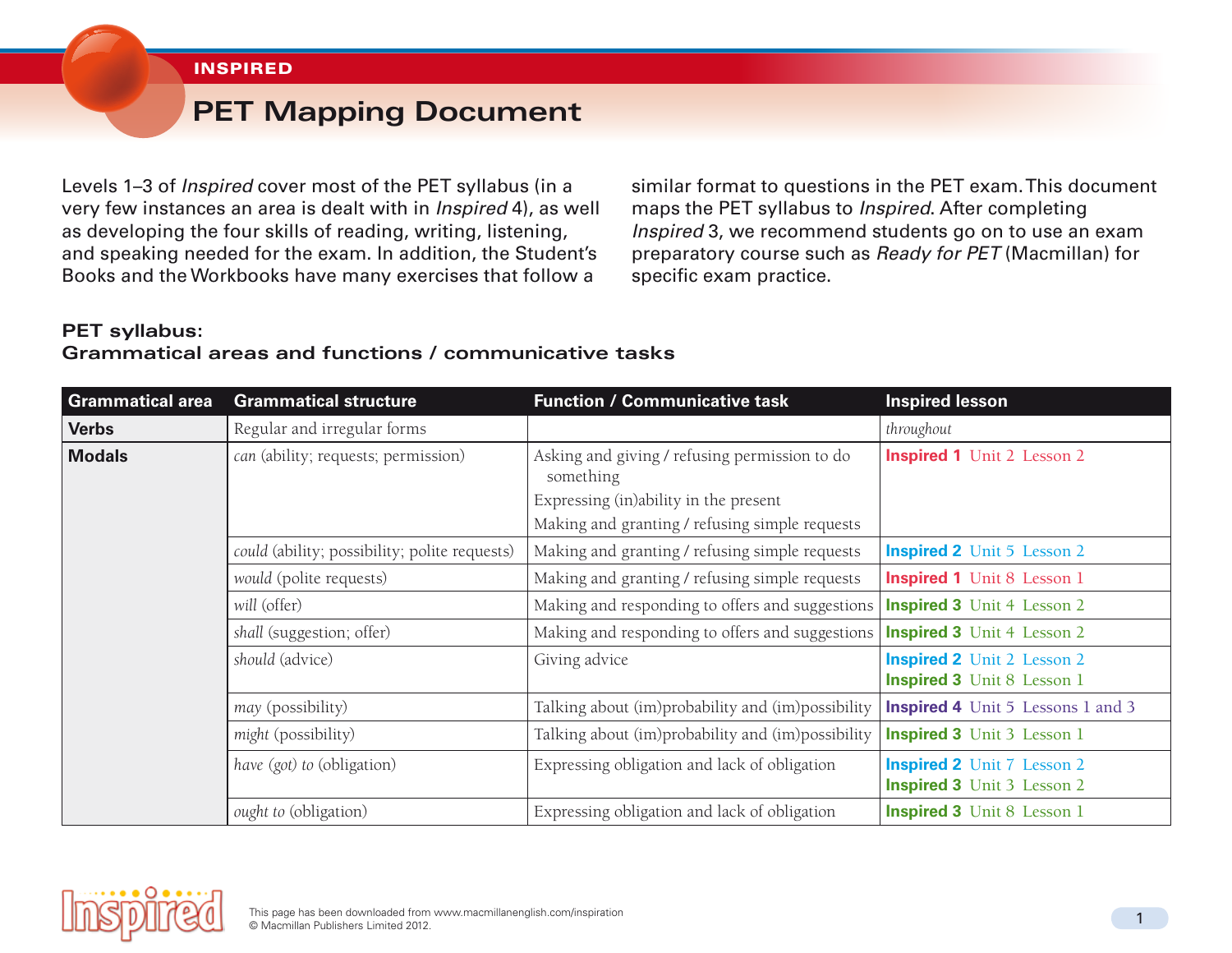| <b>Grammatical area</b> | <b>Grammatical structure</b>                                                                           | <b>Function / Communicative task</b>                                                                                                                              | <b>Inspired lesson</b>                                                                                                        |
|-------------------------|--------------------------------------------------------------------------------------------------------|-------------------------------------------------------------------------------------------------------------------------------------------------------------------|-------------------------------------------------------------------------------------------------------------------------------|
|                         | must (obligation)                                                                                      | Expressing obligation and lack of obligation                                                                                                                      | <b>Inspired 2</b> Unit 7 Lesson 1<br><b>Inspired 3</b> Unit 3 Lesson 2                                                        |
|                         | mustn't (prohibition)                                                                                  | Giving warnings and prohibitions                                                                                                                                  | <b>Inspired 2</b> Unit 7 Lesson 1                                                                                             |
|                         | need (necessity)                                                                                       |                                                                                                                                                                   | <b>Inspired 4</b> Unit 5 Lesson 2                                                                                             |
|                         | used to $+$ infinitive (past habits)                                                                   |                                                                                                                                                                   | <b>Inspired 3</b> Unit 6 Lesson 2                                                                                             |
| <b>Tenses</b>           | Simple present: states, habits, systems,<br>and processes                                              | Expressing preferences, likes and dislikes<br>(especially about hobbies and leisure activities)<br>Asking for and giving information about routines<br>and habits | <b>Inspired 1</b> Unit 3 Lessons 1 and 2<br><b>Inspired 2</b> Unit 1 Lesson 1<br><b>Inspired 3</b> Unit 1 Lesson 1            |
|                         | Present progressive: present actions                                                                   | Talking about what people are doing at the<br>moment                                                                                                              | <b>Inspired 1</b> Unit 4 Lessons 2 and 3<br><b>Inspired 2</b> Unit 1 Lessons 2 and 3<br><b>Inspired 3</b> Unit 1 Lesson 1     |
|                         | Present progressive: future plans and<br>activities                                                    | Talking about future plans or intentions                                                                                                                          | <b>Inspired 2</b> Unit 5 Lesson 1<br><b>Inspired 3</b> Unit 1 Lesson 1                                                        |
|                         | Present perfect simple: indefinite past<br>with yet, already                                           | Talking about past events and states in the past,<br>recent activities and completed actions                                                                      | <b>Inspired 2</b> Unit 6 Lesson 1<br><b>Inspired 3</b> Unit 5 Lessons 1, 2, and 3                                             |
|                         | Present perfect simple: indefinite past<br>with never, ever                                            | Talking about past events and states in the past,<br>recent activities and completed actions                                                                      | <b>Inspired 2</b> Unit 6 Lesson 2<br><b>Inspired 3</b> Unit 5 Lesson 2                                                        |
|                         | Present perfect simple: unfinished past<br>with for and since                                          | Talking about past events and states in the past,<br>recent activities and completed actions                                                                      | <b>Inspired 3</b> Unit 5 Lesson 3                                                                                             |
|                         | Simple past: past events                                                                               | Talking about past events and states in the past,<br>recent activities and completed actions<br>Understanding and producing simple narratives                     | <b>Inspired 1</b> Unit 6 Lessons 1, 2, and 3<br><b>Inspired 2</b> Unit 3 Lessons 1 and 2<br><b>Inspired 3</b> Unit 1 Lesson 2 |
|                         | Past progressive: parallel past actions,<br>continuous actions interrupted by the<br>simple past tense | Understanding and producing simple narratives                                                                                                                     | <b>Inspired 2</b> Unit 3 Lesson 3<br><b>Inspired 3</b> Unit 1 Lesson 3                                                        |
|                         | Past perfect simple: narrative, reported<br>speech                                                     | Understanding and producing simple narratives                                                                                                                     | <b>Inspired 3</b> Unit 6 Lesson 1                                                                                             |
|                         | Future with going to                                                                                   | Talking about future or imaginary situations<br>Talking about future plans or intentions                                                                          | <b>Inspired 1</b> Unit 7 Lesson 1<br><b>Inspired 3</b> Unit 4 Lesson 2                                                        |

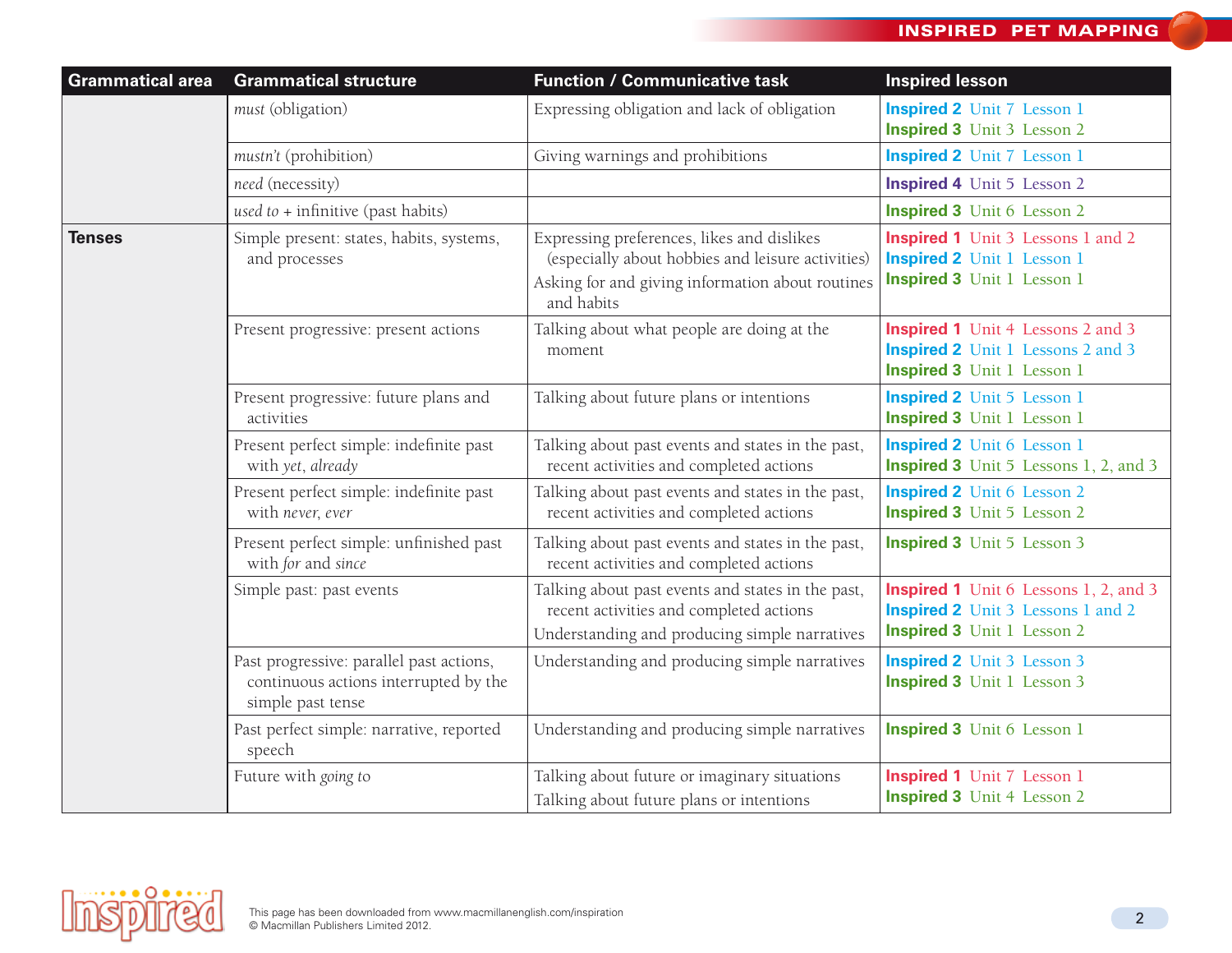| <b>Grammatical area</b>          | <b>Grammatical structure</b>                                                               | <b>Function / Communicative task</b>                               | <b>Inspired lesson</b>                                                                                                                                                |
|----------------------------------|--------------------------------------------------------------------------------------------|--------------------------------------------------------------------|-----------------------------------------------------------------------------------------------------------------------------------------------------------------------|
|                                  | Future with present progressive and<br>simple present                                      | Talking about future plans or intentions                           | <b>Inspired 2</b> Unit 4 Lesson 2<br>Unit 5 Lesson 1<br>Inspired 3 Unit 1 Lesson 1<br><b>Inspired 4</b> Unit 3 Lesson 3                                               |
|                                  | Future with will and shall: offers,<br>promises, predictions, etc.                         | Talking about future or imaginary situations<br>Making predictions | <b>Inspired 2</b> Unit 1 Lesson 1<br><b>Inspired 3</b> Unit 4 Lesson 2                                                                                                |
| <b>Verb forms</b>                | Imperatives                                                                                |                                                                    | <b>Inspired 1</b> Unit 2 Lesson 3                                                                                                                                     |
|                                  | Infinitives (with and without to) after<br>verbs and adjectives                            |                                                                    | <b>Inspired 2</b> Unit 8 Lesson 1<br><b>Inspired 3</b> Unit 2 Lesson 1                                                                                                |
|                                  | Gerunds (-ing) form after verbs and<br>prepositions                                        |                                                                    | <b>Inspired 1</b> Unit 7 Lesson 2<br><b>Inspired 2</b> Unit 2 Lesson 3<br><b>Inspired 3</b> Unit 2 Lesson 1                                                           |
|                                  | Gerunds as subjects and objects                                                            |                                                                    | <b>Inspired 4</b> Unit 1 Lesson 2                                                                                                                                     |
|                                  | Passive forms: simple present                                                              |                                                                    | <b>Inspired 2</b> Unit 8 Lesson 1<br><b>Inspired 3</b> Unit 2 Lesson 3                                                                                                |
|                                  | Passive forms: simple past                                                                 |                                                                    | <b>Inspired 2</b> Unit 8 Lesson 3<br><b>Inspired 3</b> Unit 6 Lesson 3<br><b>Inspired 4</b> Unit 7 Lesson 1                                                           |
|                                  | Verb + object + infinitive give / take / send<br>/ bring / show + direct / indirect object |                                                                    | <b>Inspired 2</b> Unit 5 Lesson 2<br><b>Inspired 3</b> Unit 2 Lesson 1                                                                                                |
|                                  | Causative have / get                                                                       |                                                                    | <b>Inspired 3</b> Unit 8 Lesson 2                                                                                                                                     |
|                                  | So / nor with auxiliaries                                                                  |                                                                    | <b>Inspired 3</b> Unit 2 Lesson 1                                                                                                                                     |
| <b>Compound verb</b><br>patterns | Phrasal verbs / verbs with prepositions                                                    |                                                                    | <b>Inspired 3</b> Unit 1 Lesson 3<br>Unit 2 Lesson 3<br>Unit 3 Lesson 3<br>Unit 4 Lesson 2<br>Unit 7 Lesson 1<br>Unit 7 Lesson 3<br><b>Inspired 4</b> Unit 7 Lesson 3 |
| <b>Conditional</b><br>sentences  | Zero conditional                                                                           | Talking about how to operate things<br>Describing simple processes | <b>Inspired 2</b> Unit 4 Lesson 1                                                                                                                                     |
|                                  | First conditional                                                                          | Talking about future or imaginary situations                       | <b>Inspired 2</b> Unit 8 Lesson 2                                                                                                                                     |

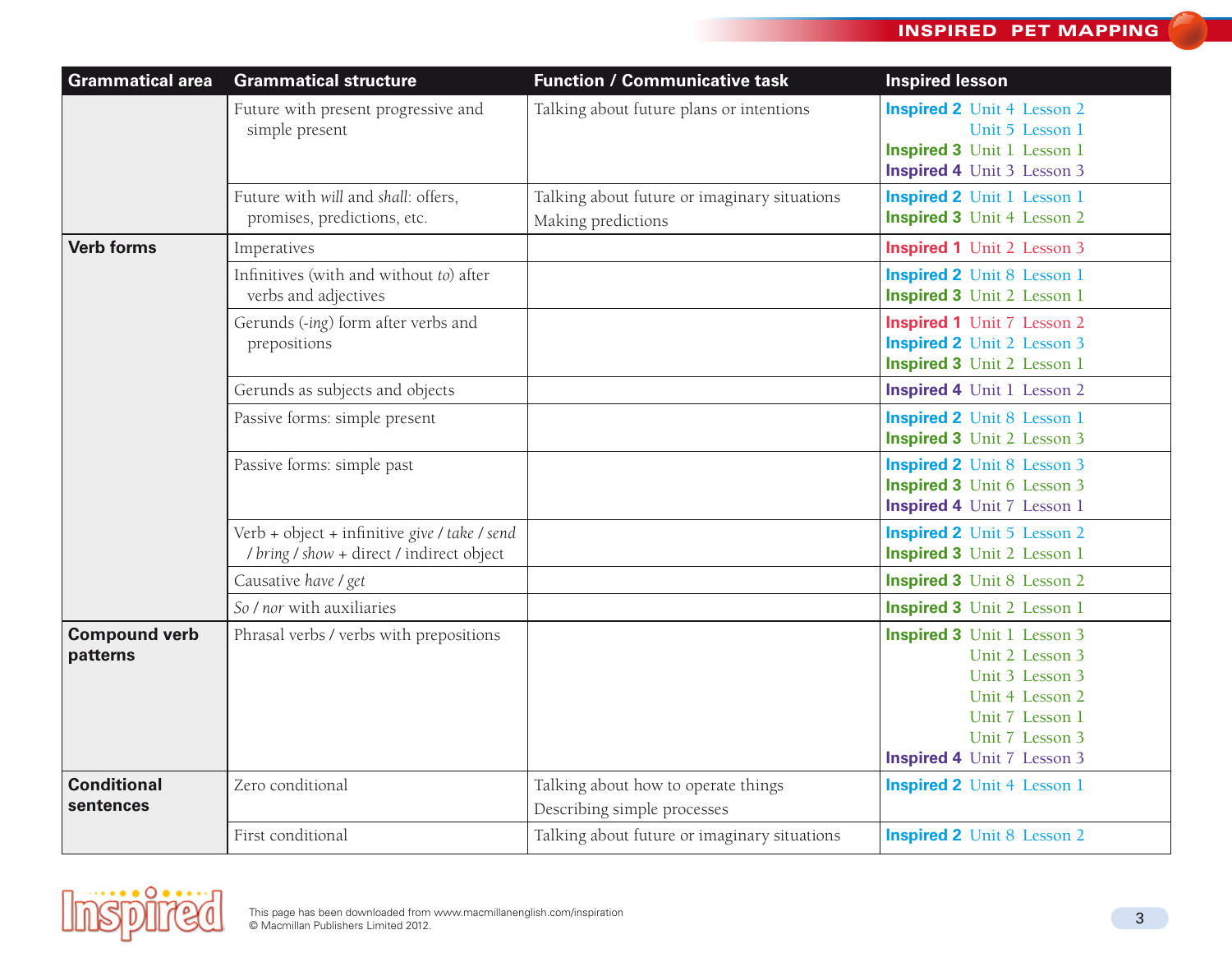| <b>Grammatical area</b>   | <b>Grammatical structure</b>                                                                                           | <b>Function / Communicative task</b>         | <b>Inspired lesson</b>                                                  |
|---------------------------|------------------------------------------------------------------------------------------------------------------------|----------------------------------------------|-------------------------------------------------------------------------|
|                           | Second conditional                                                                                                     | Talking about future or imaginary situations | <b>Inspired 3</b> Unit 4 Lesson 3                                       |
| Simple reported<br>speech | Statements, questions and commands:<br>say / ask / tell                                                                | Reporting what people say                    | <b>Inspired 3</b> Unit 7 Lessons 1-3                                    |
|                           | Indirect and embedded questions:<br>know / wonder                                                                      |                                              | <b>Inspired 4</b> Unit 6 Lesson 2                                       |
| <b>Interrogatives</b>     | what, what (+ noun); where / when /<br>who / whose / which / how / how much /<br>how many / how often / how long / why |                                              | <b>Inspired 1</b> Various units                                         |
| <b>Nouns</b>              | Singular and plural                                                                                                    |                                              | throughout                                                              |
|                           | Countable and uncountable nouns with<br>some and any                                                                   | Talking about food and ordering meals        | <b>Inspired 2</b> Unit 5 Lesson 2                                       |
|                           | Abstract nouns                                                                                                         |                                              | <b>Inspired 3</b> Various units                                         |
|                           | Compound nouns                                                                                                         |                                              | <b>Inspired 2</b> Unit 7 Lesson 1                                       |
|                           | Complex noun phrases                                                                                                   |                                              | <b>Inspired 3</b> Various units                                         |
|                           | Genitive: 's and s'                                                                                                    |                                              | <b>Inspired 1</b> Unit 5 Lesson 2<br><b>Inspired 2</b> Unit 1 Lesson 3  |
|                           | Double genitive: a friend of theirs                                                                                    |                                              | <b>Inspired 2</b> Various units<br><b>Inspired 3</b> Various units      |
| <b>Pronouns</b>           | Personal (subject, object, possessive)                                                                                 |                                              | <b>Inspired 1</b> Various units                                         |
|                           | Reflexive and emphatic: myself, etc.                                                                                   |                                              | <b>Inspired 3</b> Unit 3 Lesson 2                                       |
|                           | Impersonal: it, there                                                                                                  |                                              | <b>Inspired 1</b> Various units                                         |
|                           | Demonstrative: this / that / these / those                                                                             |                                              | <b>Inspired 1</b> Unit 1 Lessons 1 and 2                                |
|                           | Quantitative: one / something /<br>everybody, etc.                                                                     |                                              | <b>Inspired 1</b> Various units                                         |
|                           | Indefinite: some / any / something / one, etc.                                                                         |                                              | <b>Inspired 1</b> Various units                                         |
|                           | Relative: who / which / that / whom / whose                                                                            |                                              | <b>Inspired 1</b> Various units<br><b>Inspired 2</b> Various units      |
| <b>Determiners</b>        | $a$ + countable nouns<br>the + countable / uncountable nouns                                                           |                                              | <b>Inspired 1</b> Unit 1 Lesson 1<br>Unit 2 Lesson 3<br>Unit 8 Lesson 1 |
| <b>Adjectives</b>         | Color, size, shape, quality, nationality                                                                               |                                              | <b>Inspired 1</b> Various units                                         |

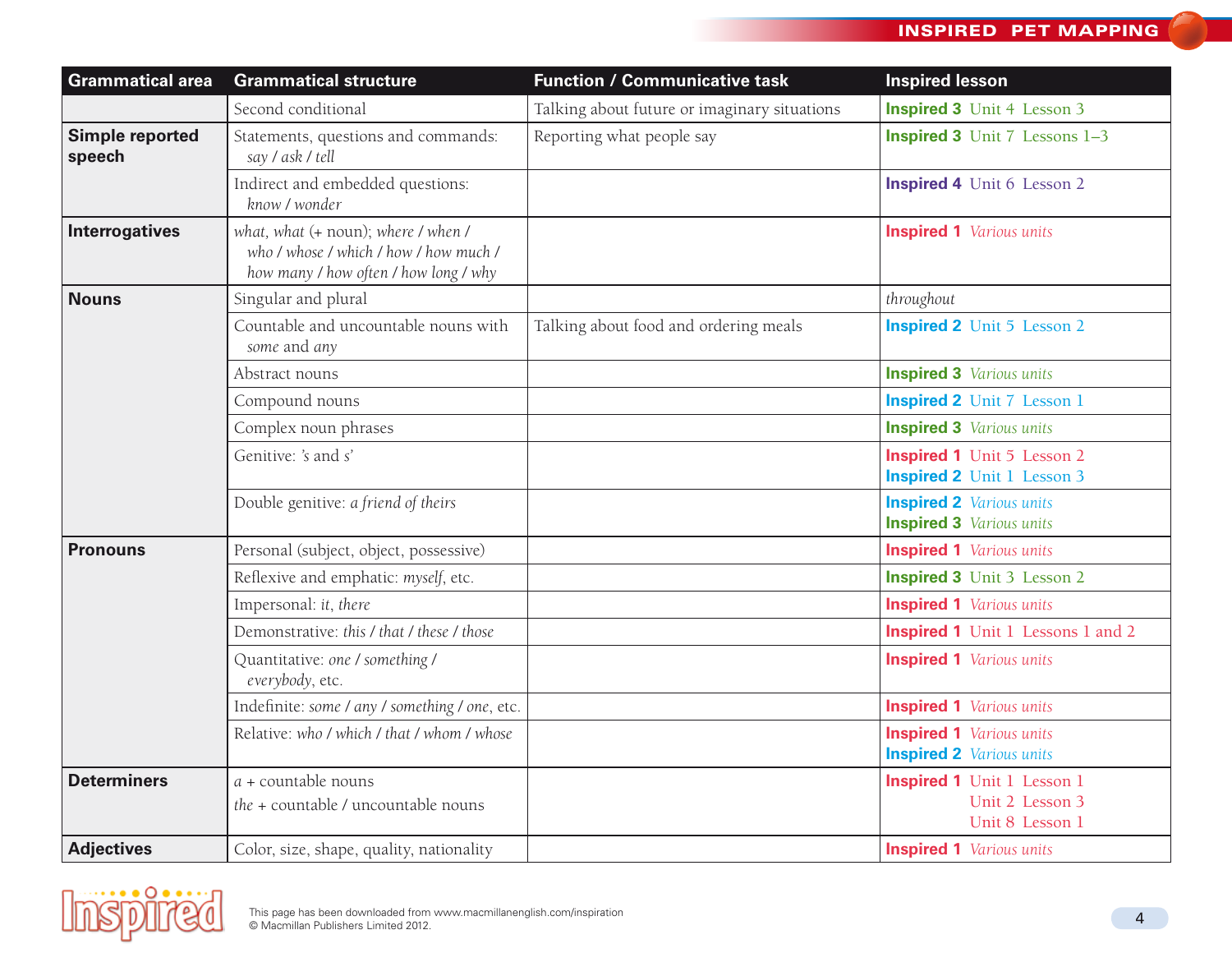| <b>Grammatical area</b> | <b>Grammatical structure</b>                                                             | <b>Function / Communicative task</b>                       | <b>Inspired lesson</b>                                                                    |
|-------------------------|------------------------------------------------------------------------------------------|------------------------------------------------------------|-------------------------------------------------------------------------------------------|
|                         | Predicative and attributive                                                              |                                                            | <b>Inspired 1</b> Various units                                                           |
|                         | Cardinal and ordinal numbers                                                             |                                                            | <b>Inspired 1</b> Unit 1 Lessons 2 and 3                                                  |
|                         | Possessive: my / your / his / her, etc.                                                  |                                                            | <b>Inspired 1</b> Unit 1 Lesson 3                                                         |
|                         | Demonstrative: this / that / these / those                                               |                                                            | <b>Inspired 1</b> Unit 1 Lessons 1 and 2                                                  |
|                         | Quantitative: some / any / many / much /<br>a few / a lot of / all / other / every, etc. |                                                            | <b>Inspired 2</b> Unit 5 Lesson 2 and<br>Unit 6 Lesson 3                                  |
|                         | Comparative and superlative forms<br>(not) as  as / not  enough to / too<br>$\ldots$ to  | Making comparisons and expressing degrees of<br>difference | <b>Inspired 1</b> Unit 5 Lesson 3<br>Unit 7 Lesson 3<br><b>Inspired 2</b> Unit 2 Lesson 1 |
|                         | Order of adjectives                                                                      |                                                            | <b>Inspired 4</b> Unit 3 Lesson 2                                                         |
|                         | Participles as adjectives                                                                |                                                            | <b>Inspired 2</b> Unit 7 Lesson 3                                                         |
|                         | Compound adjectives                                                                      |                                                            | <b>Inspired 4</b> Unit 6 Lesson 4                                                         |
| <b>Adverbs</b>          | Manner: quickly / carefully, etc.                                                        |                                                            | <b>Inspired 2</b> Unit 4 Lesson 3                                                         |
|                         | Frequency: often / never / twice a day, etc.                                             |                                                            | <b>Inspired 1</b> Unit 3 Lesson 3<br><b>Inspired 3</b> Unit 1 Lesson 1                    |
|                         | Definite time: now / last week, etc.                                                     |                                                            | <b>Inspired 2</b> Unit 3 Lesson 2                                                         |
|                         | Indefinite time: already / just / yet, etc.                                              |                                                            | <b>Inspired 3</b> Unit 5 Lesson 1                                                         |
|                         | Degree: very / too / rather, etc.                                                        |                                                            | <b>Inspired 4</b> Unit 3 Lesson 1                                                         |
|                         | Place: here / there, etc.                                                                |                                                            | <b>Inspired 1</b> Various units                                                           |
|                         | Direction: left / right / along, etc.                                                    | Asking the way and giving directions                       | <b>Inspired 2</b> Unit 5 Lesson 2                                                         |
|                         | Sequence: first / next, etc.                                                             |                                                            | <b>Inspired 2</b> Unit 5 Lesson 1<br><b>Inspired 3</b> Unit 7 Lesson 4                    |
|                         | Sentence adverbs: too / either, etc.                                                     |                                                            | <b>Inspired 2</b> Various units                                                           |
|                         | Pre-verbal, post-verbal, and end-position<br>adverbs                                     |                                                            | <b>Inspired 2</b> Various units<br><b>Inspired 3</b> Various units                        |
|                         | Comparative and superlative forms<br>(regular and irregular)                             |                                                            | <b>Inspired 4</b> Unit 3 Lesson 1                                                         |
| <b>Prepositions</b>     | Location: to / on / inside / next to /<br>at (home), etc.                                |                                                            | <b>Inspired 2</b> Unit 2 Lesson 2                                                         |
|                         | Time: at / on / in / during                                                              |                                                            | <b>Inspired 2</b> Unit 3 Lesson 2                                                         |

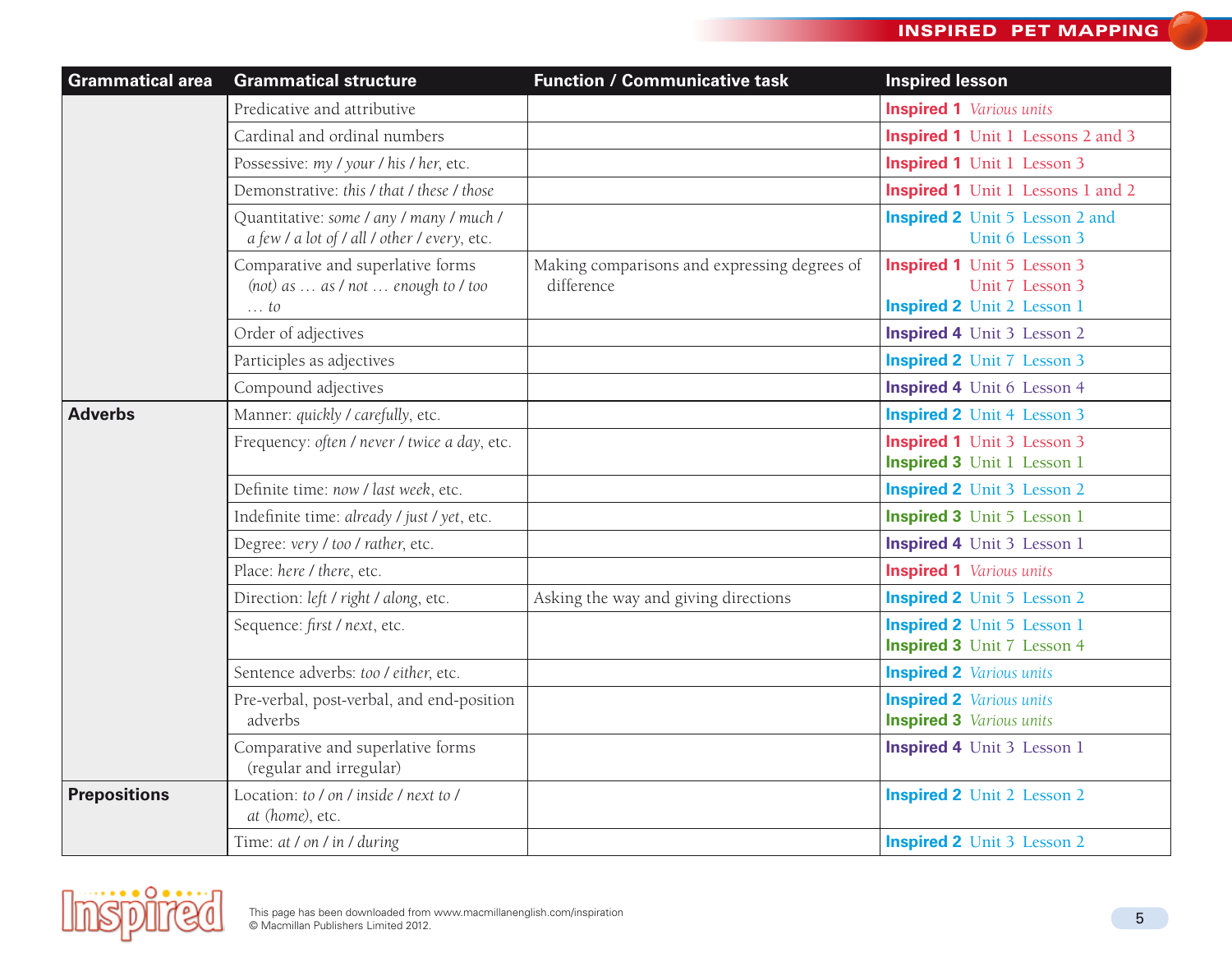| <b>Grammatical area</b> | <b>Grammatical structure</b>                                                                                            | <b>Function / Communicative task</b> | <b>Inspired lesson</b>                                                                                  |
|-------------------------|-------------------------------------------------------------------------------------------------------------------------|--------------------------------------|---------------------------------------------------------------------------------------------------------|
|                         | Direction: to / into / out of / from, etc.                                                                              |                                      | <b>Inspired 2</b> Unit 2 Lesson 2                                                                       |
|                         | Instrument: by / with                                                                                                   |                                      | <b>Inspired 3</b> Unit 6 Lesson 3                                                                       |
|                         | Miscellaneous: like / as / due to / owing to                                                                            |                                      | <b>Inspired 3</b> Various units                                                                         |
|                         | Prepositional phrases: at the beginning of /<br>by means of, etc.                                                       |                                      | <b>Inspired 3</b> Various units                                                                         |
|                         | Prepositions preceding nouns and<br>adjectives: by car / for sale / at last, etc.                                       |                                      | <b>Inspired 3</b> Various units                                                                         |
|                         | Prepositions following (i) nouns and<br>adjectives: advice on / afraid of, etc.<br>(ii) verbs: laugh at / ask for, etc. |                                      | <b>Inspired 2</b> Unit 2 Lesson 3<br><b>Inspired 3</b> Unit 2 Lesson 1                                  |
| <b>Connectives</b>      | and $\ell$ but $\ell$ or $\ell$ either $\ldots$ or                                                                      |                                      | <b>Inspired 1</b> Unit 2 Lesson 2<br><b>Inspired 2</b> Various units<br><b>Inspired 3</b> Various units |
|                         | when / while / until / before / after / as soon<br>as                                                                   |                                      | <b>Inspired 2</b> Various units<br><b>Inspired 3</b> Various units                                      |
|                         | where                                                                                                                   |                                      | <b>Inspired 2</b> Various units                                                                         |
|                         | because / since / as / for                                                                                              |                                      | <b>Inspired 2</b> Various units<br><b>Inspired 3</b> Various units                                      |
|                         | so that / (in order) to                                                                                                 |                                      | <b>Inspired 2</b> Various units<br><b>Inspired 3</b> Various units                                      |
|                         | so $/so$ that $/such$ that                                                                                              |                                      | <b>Inspired 4</b> Unit 3 Lesson 2                                                                       |
|                         | if / unless                                                                                                             |                                      | <b>Inspired 2</b> Various units<br><b>Inspired 3</b> Various units                                      |
|                         | although / while / whereas                                                                                              |                                      | <b>Inspired 3</b> Unit 6 Lesson 4<br><b>Inspired 4</b> Unit 5 Lesson 4                                  |

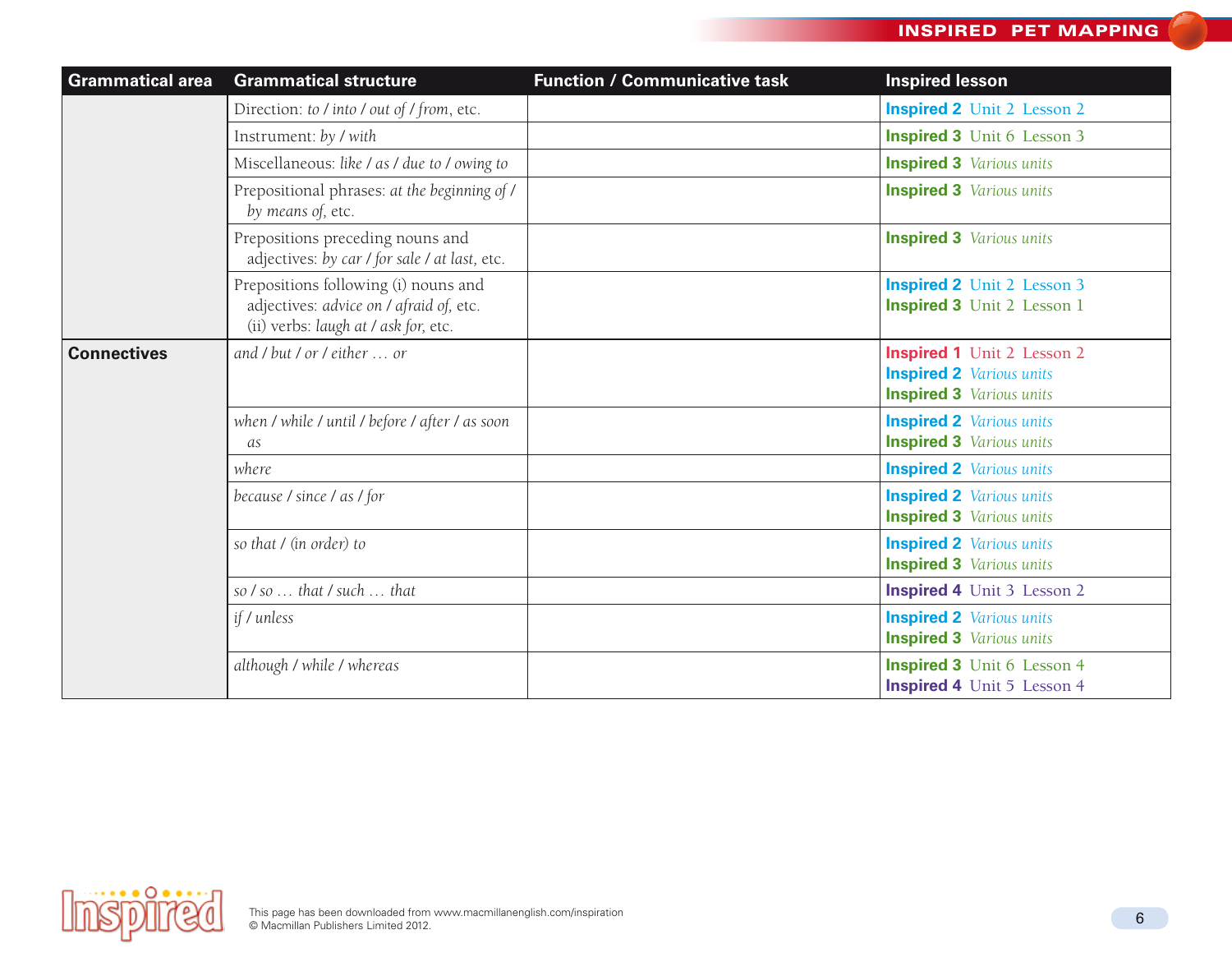## **PET Syllabus: Other functions and communicative tasks**

| <b>Function / Communicative task</b>                                                       | <b>Inspired lesson</b>                                                                    |
|--------------------------------------------------------------------------------------------|-------------------------------------------------------------------------------------------|
| Greeting people and responding to greetings (in person and on the phone)                   | <b>Inspired 1 Welcome!</b><br><b>Inspired 2 Welcome!</b>                                  |
| Introducing oneself and other people                                                       | <b>Inspired 1 Welcome!</b><br><b>Inspired 2 Welcome!</b>                                  |
| Asking for and giving personal details                                                     | <b>Inspired 1 Welcome!</b><br><b>Inspired 2 Welcome!</b>                                  |
| Understanding and completing forms giving personal details                                 | <b>Inspired 1</b> Unit 1 Lesson 4<br><b>Inspired 2</b> Unit 1 Lesson 4                    |
| Understanding and writing letters, giving personal details                                 | <b>Inspired 1</b> Unit 1 Lesson 4                                                         |
| Describing education, qualifications and skills                                            | <b>Inspired 3</b> Unit 5 Lesson 3<br><b>Inspired 4</b> Unit 8 Lesson 2                    |
| Asking and answering questions about personal possessions                                  | <b>Inspired 1</b> Unit 5 Lesson 2<br>Unit 8 Lesson 2<br><b>Inspired 2</b> Unit 1 Lesson 3 |
| Asking for repetition and clarification                                                    | <b>Inspired 1</b> Unit 1 Lesson 4<br>Unit 4 Lesson 4                                      |
| Counting and using numbers                                                                 | <b>Inspired 1</b> Unit 1 Lessons 1-3                                                      |
| Asking and telling people the time, day and / or date                                      | <b>Inspired 1</b> Unit 1 Lessons 2 and 3                                                  |
| Asking for and giving information about routines and habits                                | <b>Inspired 1</b> Unit 3 Lessons 2 and 3                                                  |
| Understanding and writing diaries and letters giving information about everyday activities | <b>Inspired 1</b> Unit 3 Lesson 4                                                         |
| Talking about what people are doing right now                                              | <b>Inspired 1</b> Unit 4 Lessons 2 and 3                                                  |
| Talking about past events and states in the past                                           | <b>Inspired 1</b> Unit 6 Lessons 1 and 2                                                  |
| Reporting what people say                                                                  | <b>Inspired 3</b> Unit 7 Lesson 2                                                         |
| Talking about future or imaginary situations                                               | <b>Inspired 2</b> Unit 8 Lesson 2<br><b>Inspired 3</b> Unit 4 Lesson 2                    |
| Talking about future plans or intentions                                                   | <b>Inspired 1</b> Unit 7 Lesson 1                                                         |

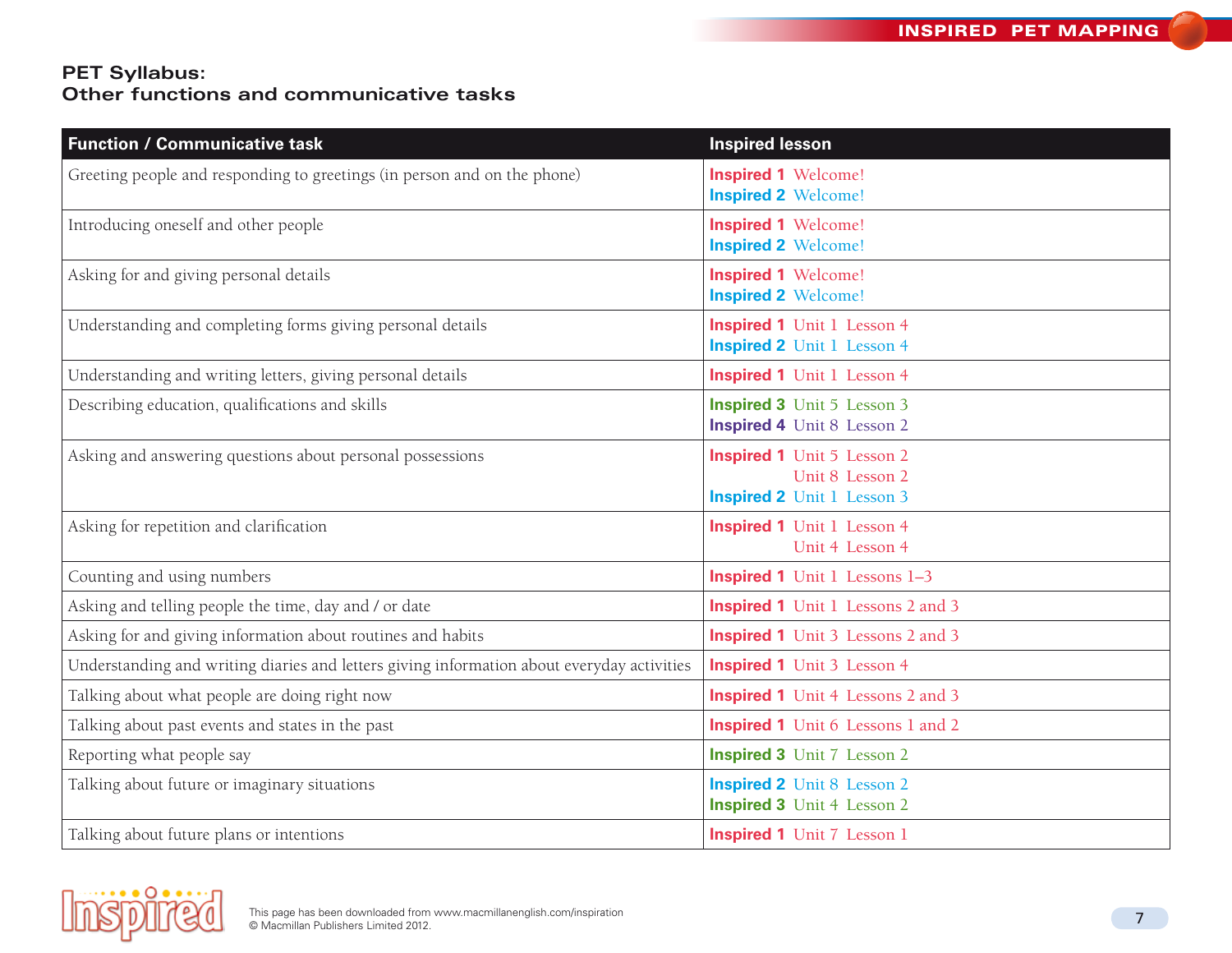| <b>Function / Communicative task</b>                     | <b>Inspired lesson</b>                                                        |
|----------------------------------------------------------|-------------------------------------------------------------------------------|
| Making predictions                                       | <b>Inspired 2</b> Unit 4 Lesson 2                                             |
| Identifying and describing accommodation                 | <b>Inspired 1</b> Unit 4 Lesson 4                                             |
| Buying and selling things                                | <b>Inspired 1</b> Unit 8 Lesson 2                                             |
| Talking about food and ordering meals                    | <b>Inspired 2</b> Unit 5 Lesson 2                                             |
| Talking about the weather                                | <b>Inspired 1</b> Unit 5 Lesson 3                                             |
| Talking about one's health                               | <b>Inspired 3</b> Unit 4 Lesson 3                                             |
| Following and giving simple instructions                 | <b>Inspired 1</b> Unit 2 Lesson 3                                             |
| Understanding simple signs and notices                   | <b>Inspired 2</b> Unit 7 Lesson 1                                             |
| Asking the way and giving directions                     | <b>Inspired 2</b> Unit 5 Lesson 3                                             |
| Asking for and giving travel information                 | <b>Inspired 4</b> Unit 5 Culture                                              |
| Asking for and giving simple information about places    | <b>Inspired 2</b> Unit 6 Lesson 4                                             |
| Identifying and describing simple objects                | <b>Inspired 3</b> Unit 3 Lesson 1                                             |
| Making comparisons and expressing degrees of difference  | <b>Inspired 1</b> Unit 5 Lesson 3                                             |
| Talking about how to operate things                      | <b>Inspired 1</b> Unit 2 Lesson 3                                             |
| Describing simple processes                              | <b>Inspired 3</b> Unit 2 Lesson 3                                             |
| Expressing purpose, cause and result, and giving reasons | <b>Inspired 2</b> Unit 4 Lesson 1                                             |
| Drawing simple conclusions and making recommendations    | <b>Inspired 2</b> Unit 5 Lesson 4                                             |
| Making and responding to offers and suggestions          | <b>Inspired 2</b> Unit 7 Lesson 3                                             |
| Expressing and responding to thanks                      | <b>Inspired 1</b> Unit 8 Lesson 4                                             |
| Giving and responding to invitations                     | <b>Inspired 1</b> Unit 8 Lesson 4                                             |
| Giving advice                                            | <b>Inspired 2</b> Unit 2 Lesson 2                                             |
|                                                          | <b>Inspired 3</b> Unit 3 Lesson 3                                             |
| Giving warnings and prohibition                          | <b>Inspired 3</b> Unit 3 Lesson 2                                             |
| Persuading and asking / telling people to do something   | <b>Inspired 3</b> Unit 7 Lesson 1                                             |
| Expressing obligation and lack of obligation             | <b>Inspired 2</b> Unit 7 Lessons 1 and 2<br><b>Inspired 3</b> Unit 2 Lesson 2 |

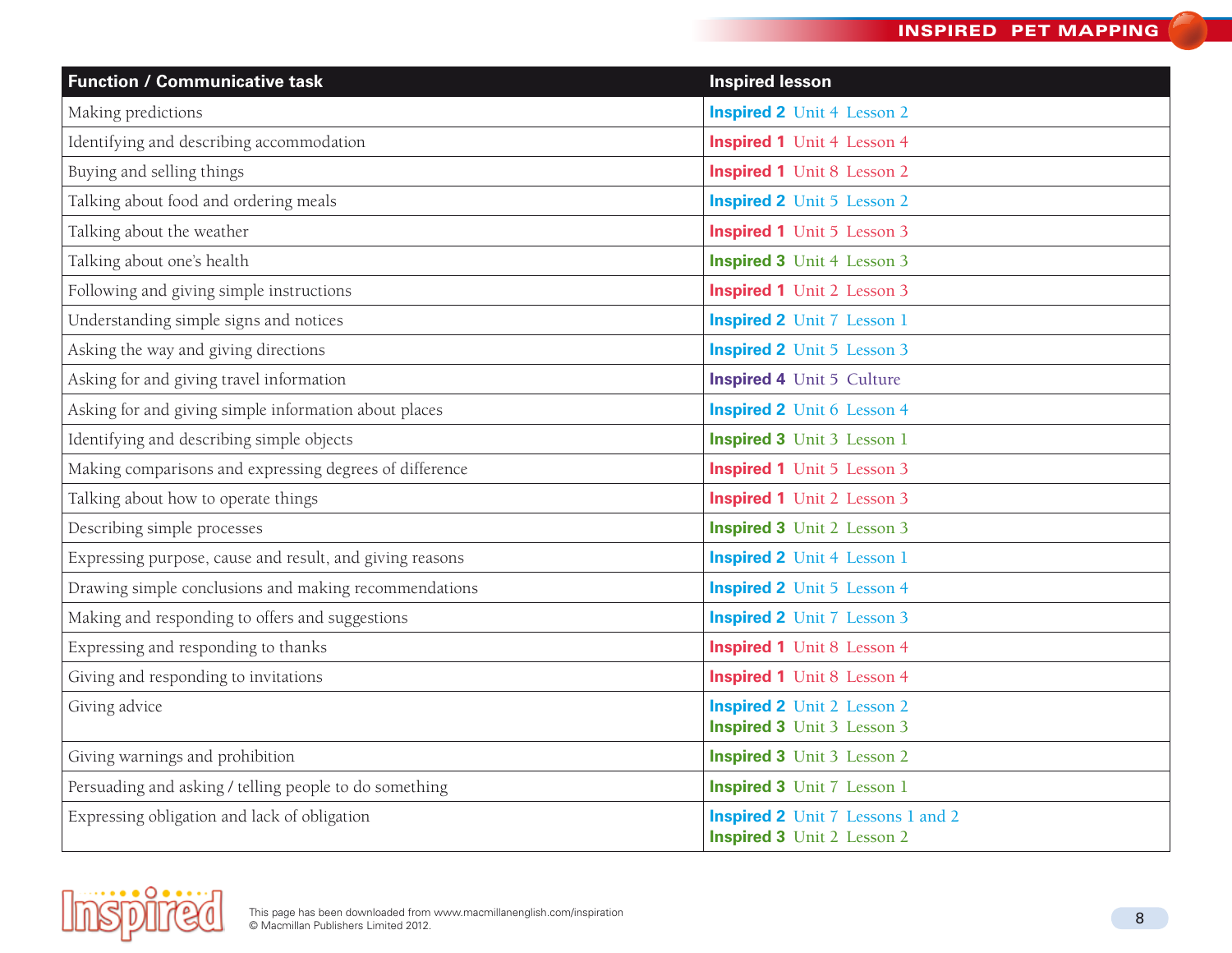| <b>Function / Communicative task</b>                  | <b>Inspired lesson</b>                                                 |
|-------------------------------------------------------|------------------------------------------------------------------------|
| Making and responding to apologies and excuses        | <b>Inspired 1</b> Unit 8 Lesson 4                                      |
| Expressing agreement and disagreement                 | <b>Inspired 3</b> Unit 2 Lesson 1                                      |
| Criticizing and complaining                           | <b>Inspired 2</b> Unit 6 Lesson 3                                      |
| Expressing preferences, likes, and dislikes           | <b>Inspired 1</b> Unit 3 Lesson 1<br><b>Inspired 2</b> Unit 1 Lesson 1 |
| Talking about physical and emotional feelings         | <b>Inspired 2</b> Unit 7 Lesson 3                                      |
| Expressing opinions and making choices                | <b>Inspired 3</b> Unit 2 Lesson 1<br>Unit 3 Lesson 4                   |
| Expressing needs and wants                            | <b>Inspired 2</b> Various units<br><b>Inspired 3</b> Various units     |
| Expressing (in)ability in the present and in the past | <b>Inspired 1</b> Unit 2 Lesson 2                                      |
| Talking about (im)probability and (im)possibility     | <b>Inspired 3</b> Unit 3 Lesson 1                                      |
| Expressing degrees of certainty and doubt             | <b>Inspired 4</b> Unit 5 Lesson 3                                      |